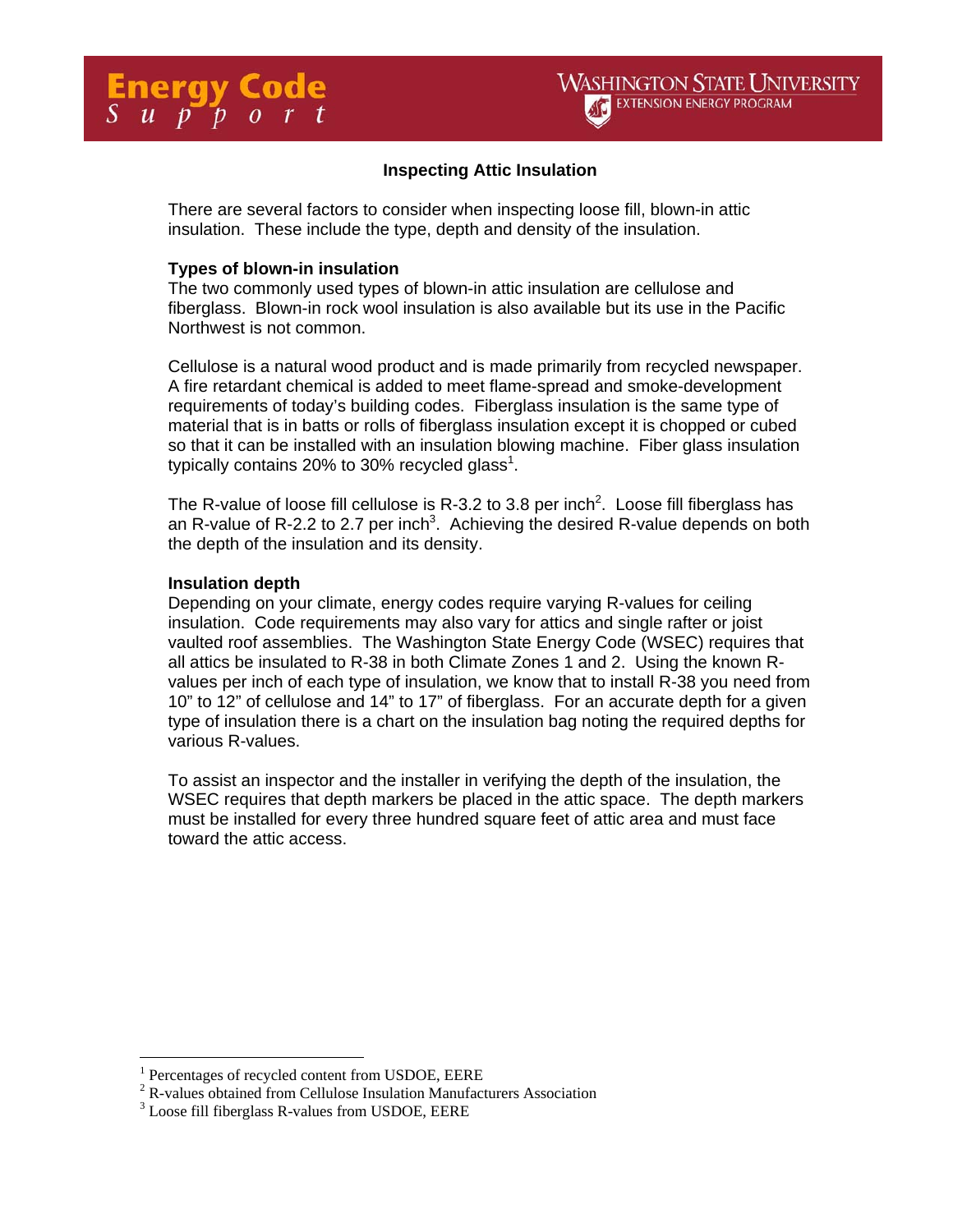# **Energy Code**<br>Support





*Insulation depth marker* 

### **Insulation density**

Checking the depth of the insulation is essential but the density of the insulation is equally important. Blown-in insulation can be "fluffed up" when installed so that it appears to meet the depth requirement without achieving the desired R-value. Over time the insulation may settle, resulting in a lower R-value.

The easiest way to document the amount and R-value of installed blown-in insulation is to install an attic card. These are usually stapled to the truss or rafter near the attic access. The card should contain the following information cited by the Federal Trade Commission.

*If you are an installer, you must give your customers a contract or receipt for the insulation you install. For loose-fill, the receipt must show the coverage area, initial installed thickness, minimum settled thickness, R-value, and the number of bags used*. 4

The following is a chart for Owens Corning *ThermaCube Plus*® blown-in fiberglass insulation.

 $\overline{a}$ 

<sup>&</sup>lt;sup>4</sup> Code of Federal Regulations (CFR) 460.17